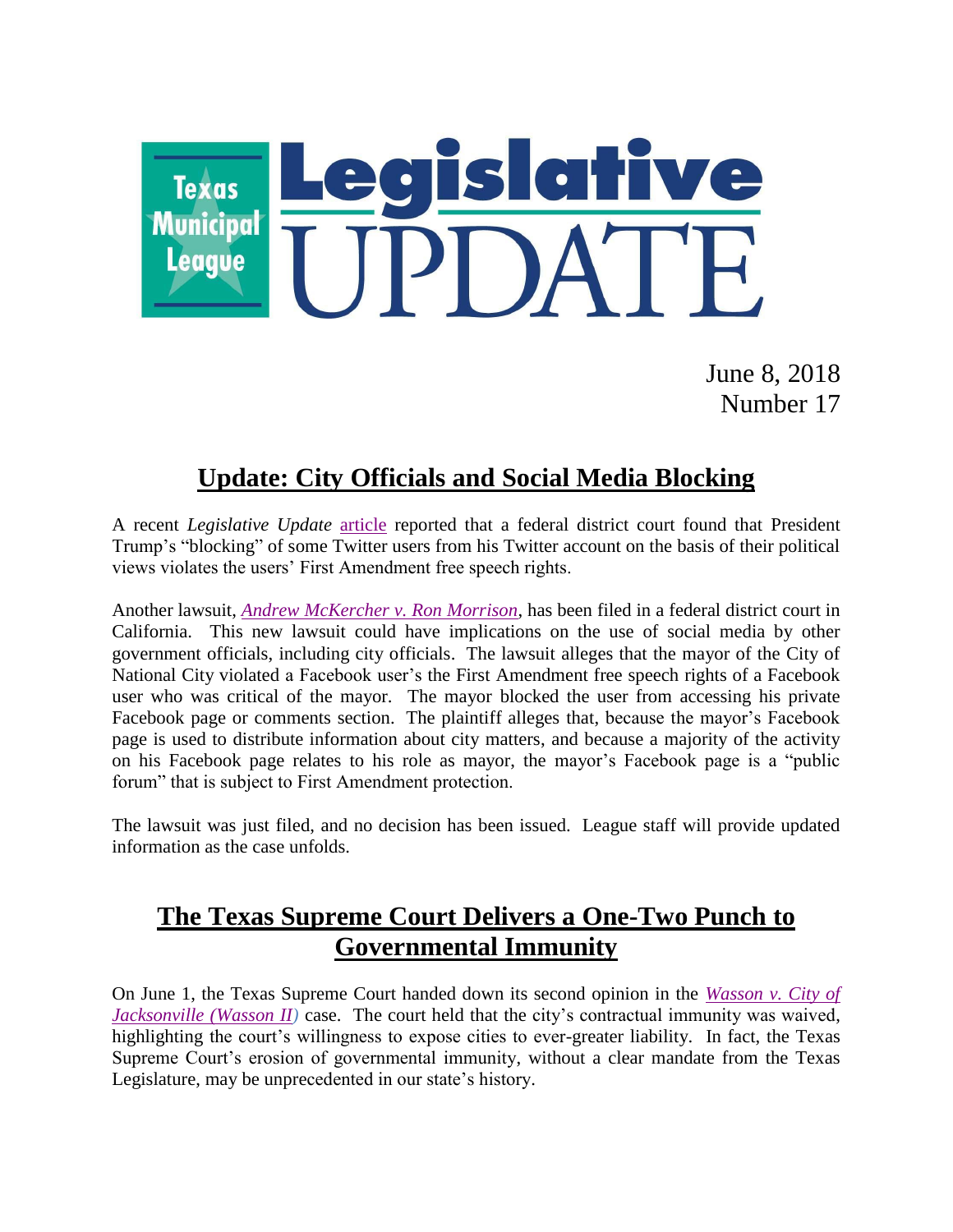The case involved a 99-year lease between the City of Jacksonville and Wasson Interests, Ltd. (WIL) for lakefront property owned by the city. The lease contained a provision prohibiting commercial activity on the lots. (The city's zoning ordinance expressly defines impermissible commercial activity.)

WIL rented the leased property to individuals for terms of a week or less, which is considered an impermissible commercial activity under the city's zoning ordinance. The city sent eviction notices to WIL based on the continued commercial use of the property.

WIL filed suit against the city, and the case went all the way to the Texas Supreme Court. The court struck its [first blow](https://www.tml.org/legis_updates/texas-supreme-court-cities-have-unlimited-liability-on-certain-contracts-part-ii) against cities in its [initial opinion \(](http://www.search.txcourts.gov/SearchMedia.aspx?MediaVersionID=303e7805-f844-4791-9a04-473efeeac6d9&coa=cossup&DT=OPINION&MediaID=eb01fbc6-8b01-45b3-a943-950f63b05088)*Wasson I*) by holding that the governmental-proprietary distinction found in the Texas Tort Claims Act applies to contractual claims against a city. A city is immune from liability for performing a "governmental function," but can be subject to damages for a "proprietary function." (Governmental functions are things like police and fire service, utility service, zoning, etc. Proprietary functions are more akin to an action typically preformed by a private entity.)

The Texas Supreme Court sent the *Wasson* case back to the lower court to determine whether the City of Jacksonville was engaged in a governmental or proprietary function when it leased the lakefront property. The city won at the [Tyler Court of Appeals,](https://www.tml.org/legis_updates/contractual-immunity-cities-lost-the-war-but-won-the-battle) and WIL appealed. That's when the Texas Supreme Court struck its second blow against city legal immunity. Overturning the Tyler Court of Appeals, the Texas Supreme Court's *Wasson II* opinion holds that the City of Jacksonville was performing a proprietary function when it leased its lakefront property (i.e., held that the city's contractual immunity was waived). Thus, WIL's suit against the city for breach of the lease agreement may proceed.

# **Texas Commission on Jail Standards: Proposed Rules Could Affect Municipal Jails**

Sandra Bland was a 28-year-old African-American woman who was found hanged in a jail cell in Waller County in 2015, three days after being arrested during a traffic stop. In 2017, the Texas Legislature passed the *[Sandra Bland Act](https://capitol.texas.gov/tlodocs/85R/billtext/html/SB01849F.htm)* in an effort to prevent future inmate deaths.

The law provides protection for arrested persons who have mental health and/or substance abuse issues. It largely affects counties, but some portions of the bill affect cities. Specifically, the law requires the Texas Commission of Jail Standards to update certain rules that could affect municipal jails. The [proposed rules](http://www.sos.state.tx.us/texreg/pdf/backview/0525/0525prop.pdf) (see page 3,330) would, among other things:

- Define "High risk areas" as those that "consist of holding cells, detoxification cells, separation or single cells and other cells used to house inmates who are known to be assaultive, potentially suicidal, mentally ill, or who have demonstrated bizarre behavior."
- Attempt to ensure the safety of prisoners by giving them the ability to access health professionals at the jail or through a "telemental" or "telehealth" service 24 hours a day.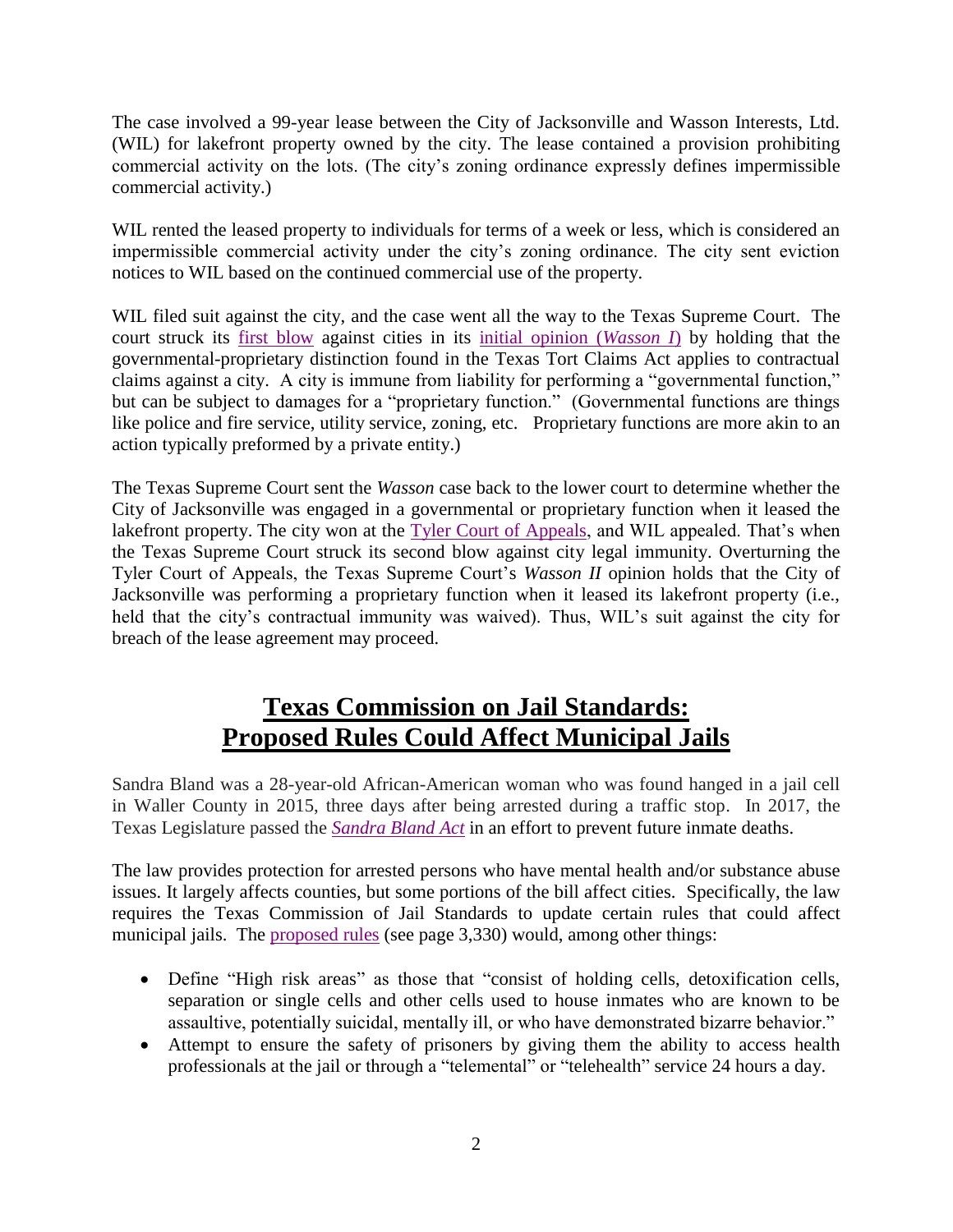Ensure accurate and timely in-person checks of cells or groups of cells confining at-risk individuals by requiring the installation of electronic sensors or cameras in jails.

City officials who wish to comment on the proposed rules may submit them by email (by June 21) to William Turner at [will.turner@tcjs.state.tx.us.](mailto:will.turner@tcjs.state.tx.us)

#### **Senate Committee Examines "Housing Affordability"**

The Senate Intergovernmental Relations Committee met last week in Pharr to consider the following charge on "housing affordability:"

*Examine issues that impact housing affordability, including the effect of local government taxes, fees, and mandates. Evaluate the cost of purchasing a single-family residence in different parts of the state, factoring in the impact of local rules and regulations, to identify matters of policy with the greatest influence, and identify ways to increase transparency and awareness prior to the adoption of costly local ordinances or orders.*

The use of the term "housing affordability," rather than "affordable housing," led to some confusion as to what input the committee sought from city officials. The mayors of McAllen, Pharr, and Harlingen all testified to the various affordable housing programs they administer. But they also spoke to "the impact of local rules and regulations" on the cost of housing generally.

Some committee members seemed to allege that city property taxes, fees, and land use guidelines are a significant driver of housing costs in Texas. The city witnesses debunked that claim, focusing on the population influx and its effects on pricing. The key request from city officials is that the legislature "do no harm" to cities by imposing one-size-fits all legislation.

The Texas Association of Builders, and League staff, testified that reasonable building guidelines make sense because an "affordable" home that isn't built to code is of no benefit to anyone.

### **Payday Lending Clearinghouse Updates**

The League's "Payday Lending Clearinghouse" webpage, available [here,](https://www.tml.org/payday-updates) includes information related to the regulation of payday and auto title lenders. It is updated from time-to-time to reflect recent developments. On May 23, the federal Office of the Comptroller of the Currency (OCC) issued a [bulletin](https://www.occ.gov/news-issuances/bulletins/2018/bulletin-2018-14.html) encouraging banks to offer responsible short-term, small-dollar installment loans (typically two to twelve months in duration with equal amortizing payments) to meet the credit needs of consumers. Acknowledging the fact that many consumers turn to payday and auto title loans from credit access businesses because banks have withdrawn from the short